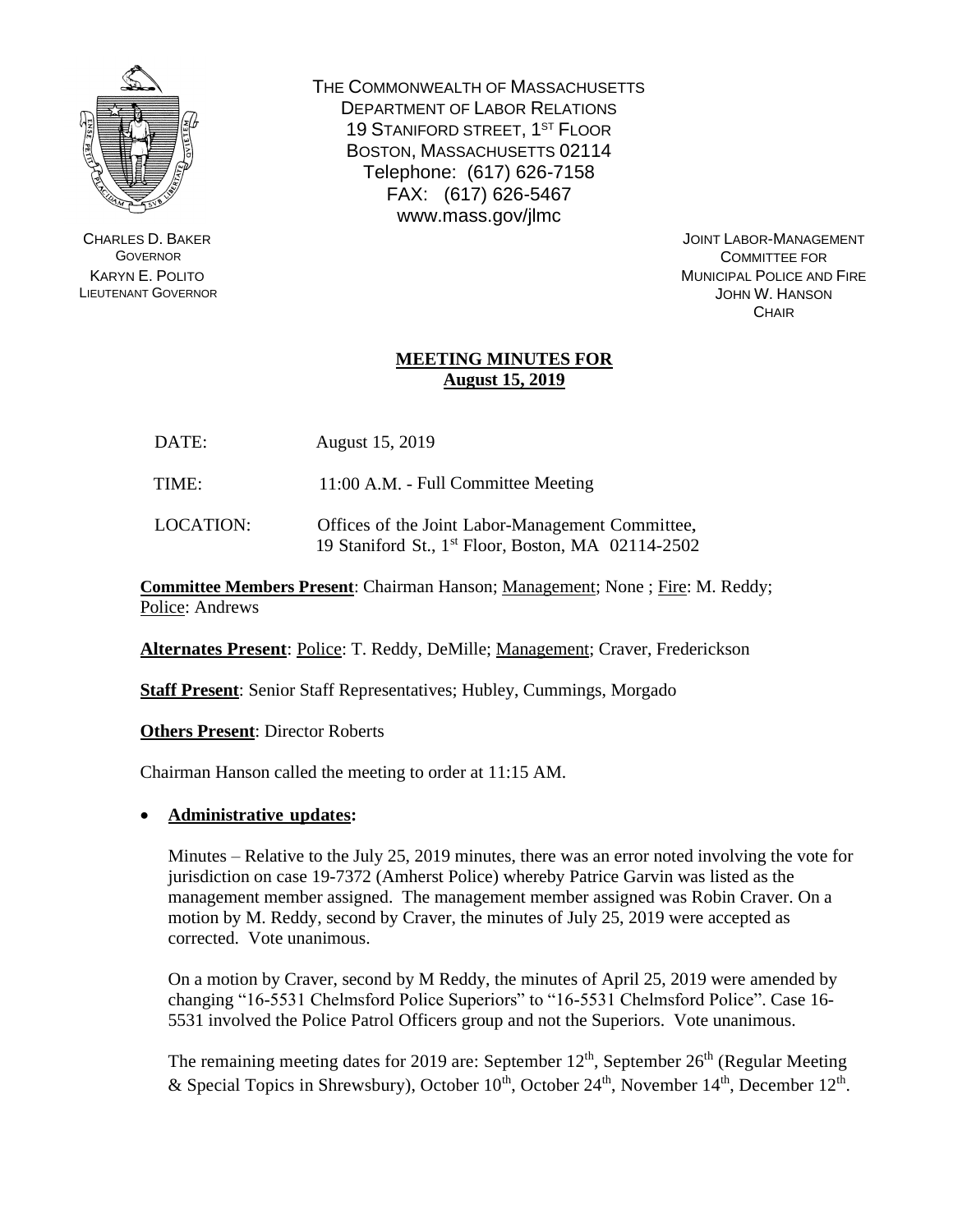# • **Chairman's Report:**

Director Roberts was present and he reported that the FY 2020 budget for the DLR has been enacted. While 100% of requested funding was not received, the budget adopted will accommodate JLMC and DLR operations for FY 2020.

The Chairman reminded those present that he has scheduled a meeting and special topics program for September 26, 2019, to take place at the Shrewsbury Municipal Center. The training will focus on the role of the Committee member in mediation and as a panel member. He asked that if anyone wished for another topic to be added to the program to please advise accordingly. He has arranged for a presentation on the status of municipal finance in the Commonwealth to be made by Sean Cronin.

M. Reddy raised directly with Director Roberts the matter of which staff will be assigned to undertake investigations. He advised that while he was originally opposed, the use of Senior Staff for investigations has proven to provide very satisfactory outcomes. He expressed a desire to see this means of operation continuing while taking nothing away from the efforts of the neutral mediators. He expressed an opinion that going back to using the neutrals is a step backward and he is concerned that the number of open cases will increase.

Director Roberts acknowledged his concerns and advised that he is working to devise an approach to make the best use of available resources. Andrews spoke in support of M. Reddy's comments with no disrespect to the neutral mediators. There was then a prolonged discussion on the matter of investigations all centered on the need to get out to the parties as quickly as possible after a petition has been filed. Director Roberts thanked the members for their input and reaction. He will take this matter up with Chair Hanson.

Chair Hanson advised that the posting for today's meeting was made within the (48) hour window and accordingly, he will ask that any votes taken today be re-affirmed at the Committee's next meeting to avoid any challenge.

## • **Petition, Jurisdiction, Awaiting Funding List (AFL) and Other Cases:**

|         | <b>Case Number Organization</b> | <b>Mediator/Sr. Staff</b> | <b>Topic/Vote/Action</b> |
|---------|---------------------------------|---------------------------|--------------------------|
| 19-7272 | Fairhaven Fire                  | JOEH, DJM                 | TA/Awaiting Funding      |

Morgado briefed the Committee on the terms of the tentative agreement.

**Motion by M. Reddy second by Craver: to move the case to Awaiting Funding**

**The Motion passed unanimously.**

19-7283 Foxborough Police JG, DC, DJM TA/Awaiting Funding

Cummings briefed the Committee on the terms of the tentative agreement. He advised that Joe Griffin handled the investigation and had the parties very close to a settlement before Senior Staff was involved.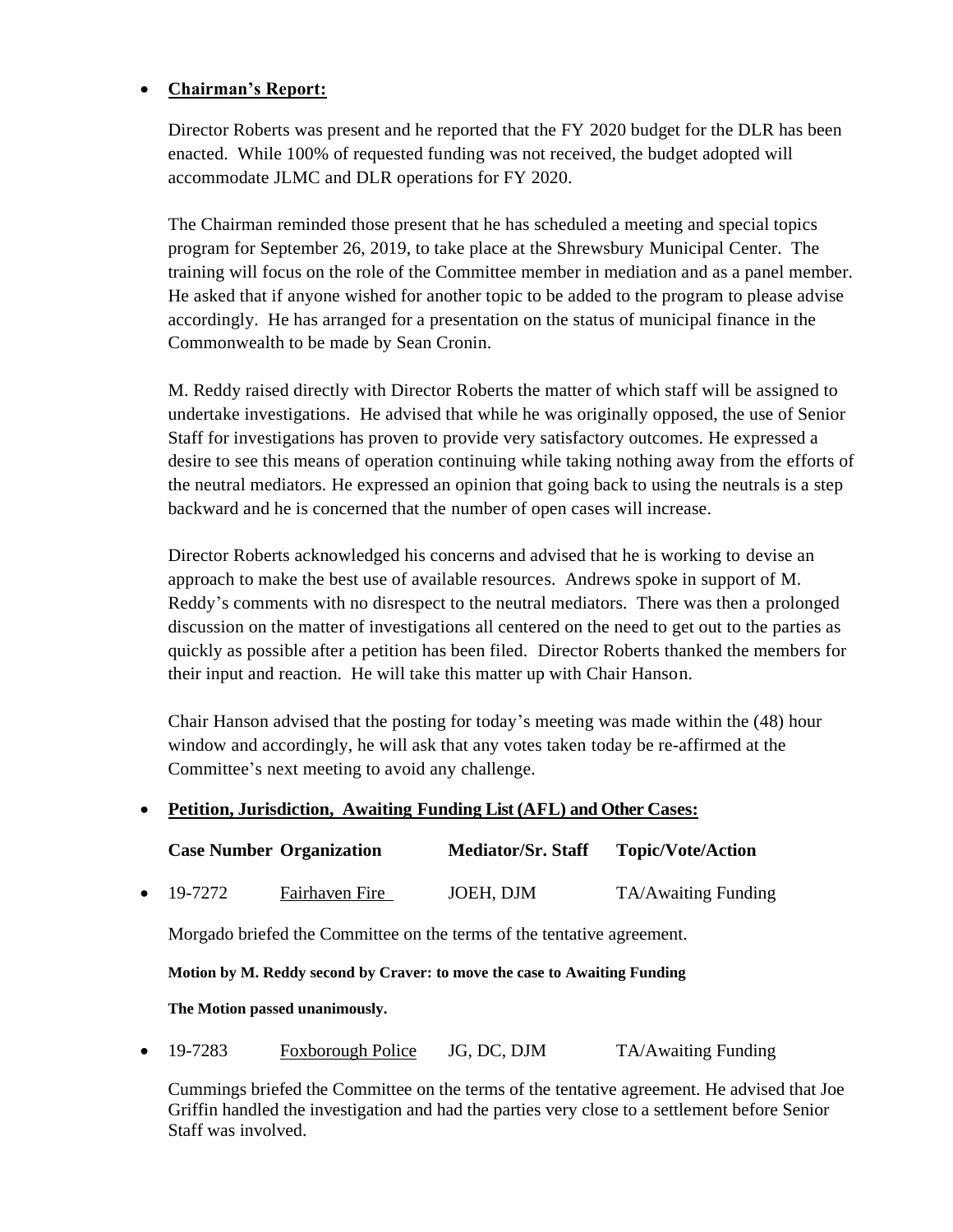### **Motion by Andrews second by Craver: to move the case to Awaiting Funding.**

### **The Motion passed unanimously.**

• 19-7332 Worcester Police Superiors EFB, JOEH, DJM Jurisdiction

Chair Hanson advised that he is in receipt of an August 14, 2019, letter from Attorney Norris objecting to jurisdiction being extended. He advised that the letter arrived late yesterday evening and he had not had a chance to review it. Considering the posting issue and that a meeting is scheduled, involving the assigned neutral and senior staff, on August  $28<sup>th</sup>$  that this matter should be held over until the next meeting of the Committee on September  $12<sup>th</sup>$ . There would be no delay in the process of getting a voluntary settlement with this action. Andrews expressed no objection to this approach. Craver concurred. It was noted that if jurisdiction becomes necessary the panel members will be Dean Mazzarella and Tom Reddy/John Nelson.

**No action taken.** 

• 19-7371 Pittsfield Fire RD, JOEH, GD Jurisdiction

Hubley briefed the Committee on the current status of negotiations between the parties.

**Motion by M. Reddy, second by Craver: to take jurisdiction in the case of the Pittsfield Fire Fighters, Local 2647 and the City of Pittsfield – JLM-19-7371.**

**The Motion passed unanimously.**

**Motion by M. Reddy, second by Craver: to assign as committee members in the case of the Pittsfield Fire Fighters, Local 2647 and the City of Pittsfield – JLM-19-7371, David Keene for Fire and William Mahoney for Management or substitutes as so designated and approved by the Fire and Management Chairs respectfully.** 

**The Motion passed unanimously.**

• 19-7374 Agawam Police Superiors SJS, RD, DC, GD Jurisdiction

Cummings briefed the Committee on information provided by Mediator Dickson along with his recommendation that jurisdiction be extended. The parties have met approximately 7 times. Issues have been certified and a mediation session is scheduled for August  $22<sup>nd</sup>$ .

**Motion by Andrews, second by Craver: to take jurisdiction in the case of the Agawam Police Supervisors Association and the Town of Agawam - JLM-19-7374.**

**The Motion passed unanimously.**

**Motion by Andrews, second by Craver: to assign Committee members to the case of the Agawam Police Supervisors Association and the Town of Agawam - JLM-19-7374 with those members being William DeMille for Police and William Mahoney for Management or substitutes as so designated and approved by the Police and Management Chairs respectfully.**

**The Motion passed unanimously.**

• 19-7397 Westfield Police SJS TA/Awaiting Funding

Cummings reported on the tentative agreement with details provided by Sara Skibski.

**Motion by Andrews second by Craver: to move the case to Awaiting Funding.**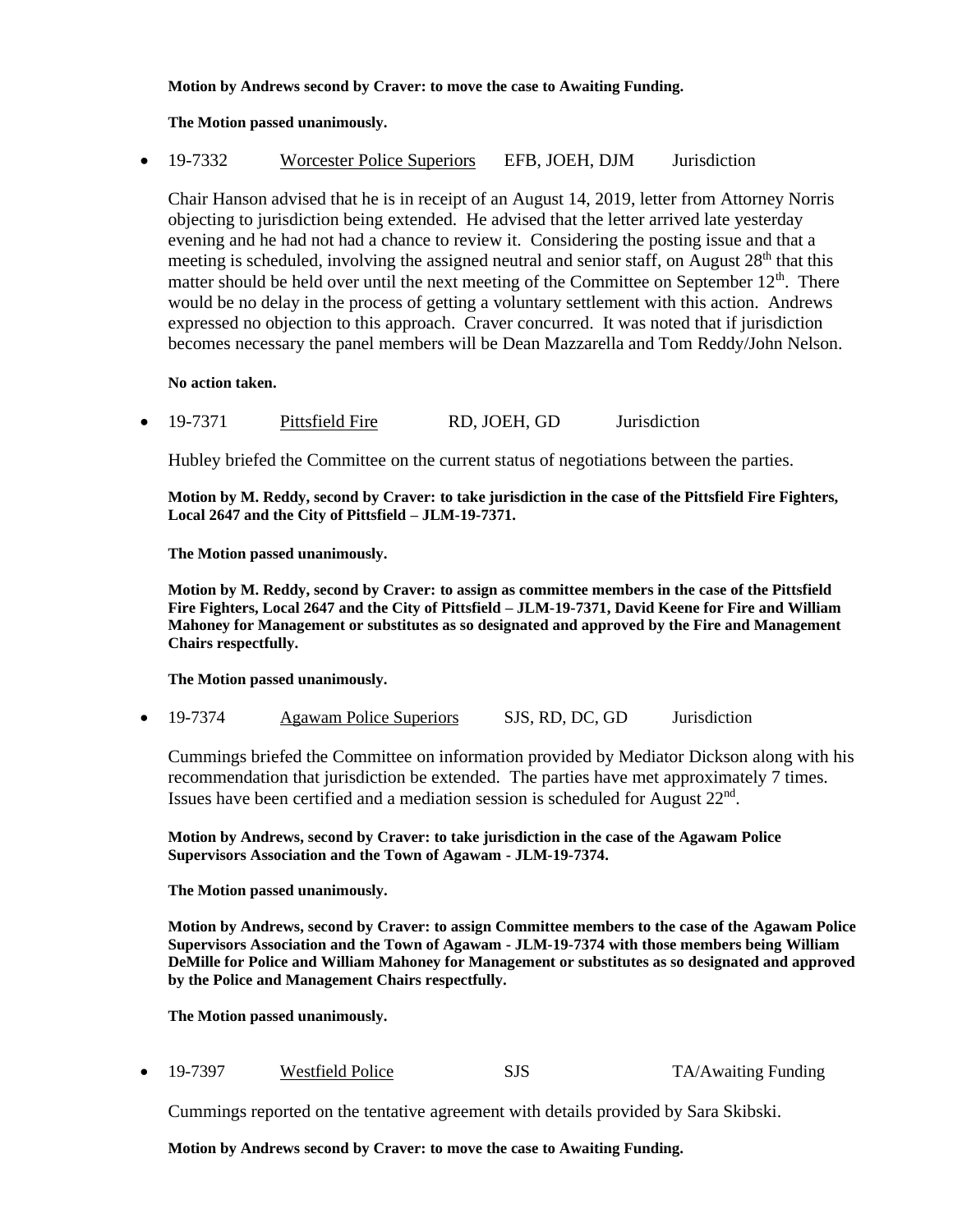### **The Motion passed unanimously.**

• 19-7469 Gardner Fire SJS, RD Jurisdiction

Hubley briefed the Committee on the current status of negotiations between the parties from information provided by Robert Dickson. He has a mediation session scheduled for August  $30<sup>th</sup>$ . Issues have been certified.

**Motion by M. Reddy, second by Craver: to take jurisdiction in the case of the Gardner Fire Fighters Union, Local 2215 and the City of Gardner – JLM-19-7469.**

**The Motion passed unanimously.**

**Motion by M. Reddy, second by Craver: to assign as committee members in the case of the Gardner Fire Fighters Union, Local 2215 and the City of Gardner – JLM-19-7469, Matthew Reddy/William Cross for Fire and Kathleen Johnson for Management or substitutes as so designated and approved by the Fire and Management Chairs respectfully.** 

**The Motion passed unanimously.**

• 18-6589 Salem Police HB, DC, DJM TA/Awaiting Funding

Cummings briefed the Committee on the tentative settlement reached prior to the 3A hearing that was scheduled for July  $19<sup>th</sup>$ . The MOA is still being worked on. The consensus of discussion was to take no action pending the signing of a MOA.

### **No Action Taken**

• 18-6933 Haverhill Police Superiors DC, DJM TA/Awaiting Funding

Cummings briefed the Committee on the tentative settlement reached by the parties on their own. The case had been scheduled for a  $3(a)$  hearing on August  $9<sup>th</sup>$ .

### **Motion by Andrews second by Craver: to move the case to Awaiting Funding.**

**The Motion passed unanimously.**

• 19-7069 Lynn Fire JOEH, DJM Funded/Remove

M. Reddy and T. Reddy left the meeting room. Hubley briefed the Committee on the settlement and that the contract has been funded.

**Motion by Andrews second by Craver: to remove the case.**

#### **The Motion passed unanimously.**

M. Reddy and T. Reddy came back onto the room after all discussion and action took place.

• 19-7178 Woburn Police Superiors DC, GD TA/Awaiting Funding

Cummings briefed the Committee on the settlement.

#### **Motion by Andrews second by Craver: to move the case to Awaiting Funding.**